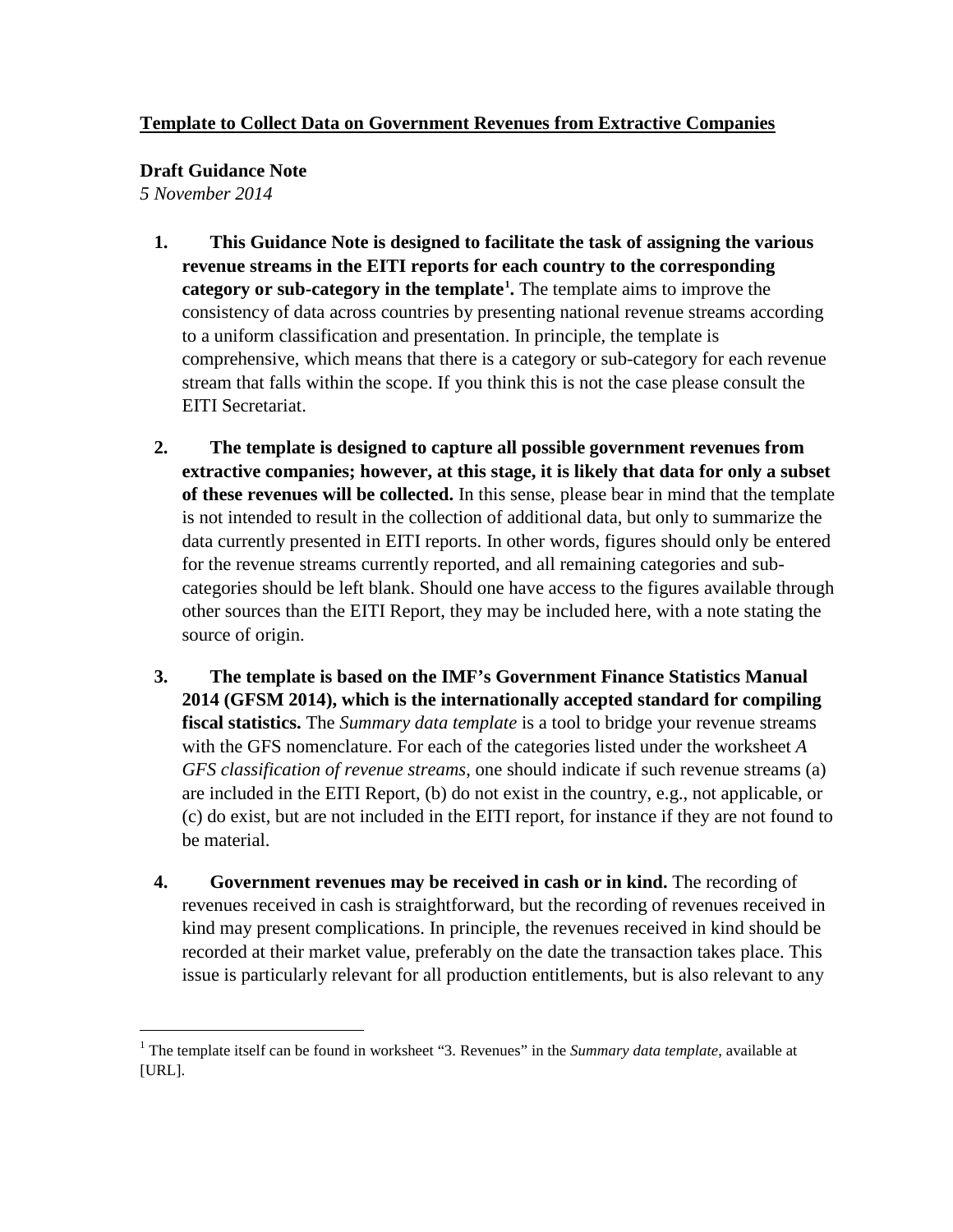other payment (taxes, fees, etc.) that an extractive company may make in kind. Note that EITI Requirement 4.1 also requires such valuation of payments made in kind.

- **5. Only payments made by companies on their own behalf should be recorded.**  Frequently companies make payments to government on behalf of their employees, typically in connection to personal income tax or social security contributions. These payments should be excluded from the template.
- **6. Withholding taxes do not constitute a separate type of taxes.** Withholding is a method of tax collection, always associated with, and recorded with the underlying tax (e.g., income tax). In some cases, it may be necessary to obtain additional information to identify the specific tax associated with a withholding tax.
- **7. A short description of each category and sub-category is provided below.[2](#page-1-0)** The description provided describes in a general way the characteristics of the revenues that belong in a given category or sub-category of the template. Information about the nature of each revenue stream to be assigned a category or sub-category in the template may be needed to ensure correct assignment. The name of the revenue streams often provides a strong indication as to their nature, but may be misleading at times. Care must be exercised to confirm the nature of the revenue stream. The description of the fiscal regime under Requirement 3.2 should be sufficiently detailed to support the chosen classification of country-specific taxes and contributions.
- **8. Ordinary taxes on income, profits, and capital gains (1112E1):** These are tax payments to the general government according to the country's corporate tax rate that applies to all companies, regardless of their activity.
- **9. Extraordinary taxes on income, profits, and capital gains (1112E2):** These are also taxes on income, but apply only to extractive companies. These are taxes generally classified as profit taxes, for example, resource rent taxes, which are often imposed on profits earned above a defined rate of return allowed by the government for the corporation to earn. These taxes could be imposed pre- or post-corporate income tax. These taxes differ from royalties as they take into account the profit of the mining/energy operation, whereas a royalty is generally imposed on the production level irrespective of profitability.
- **10. Taxes on payroll and workforce (112E):** These are taxes paid either as a proportion of payroll size or as a fixed amount per person, that are not earmarked for social security schemes. These taxes should not be confused with income/wage taxes

 $\overline{a}$ 

<span id="page-1-0"></span><sup>2</sup> A more detailed description of the revenue categories can be found in chapter 5 of the *Government Finance Statistics Manual 2014* (*GFSM 2014*), available at <http://www.imf.org/external/data.htm#GovFin>.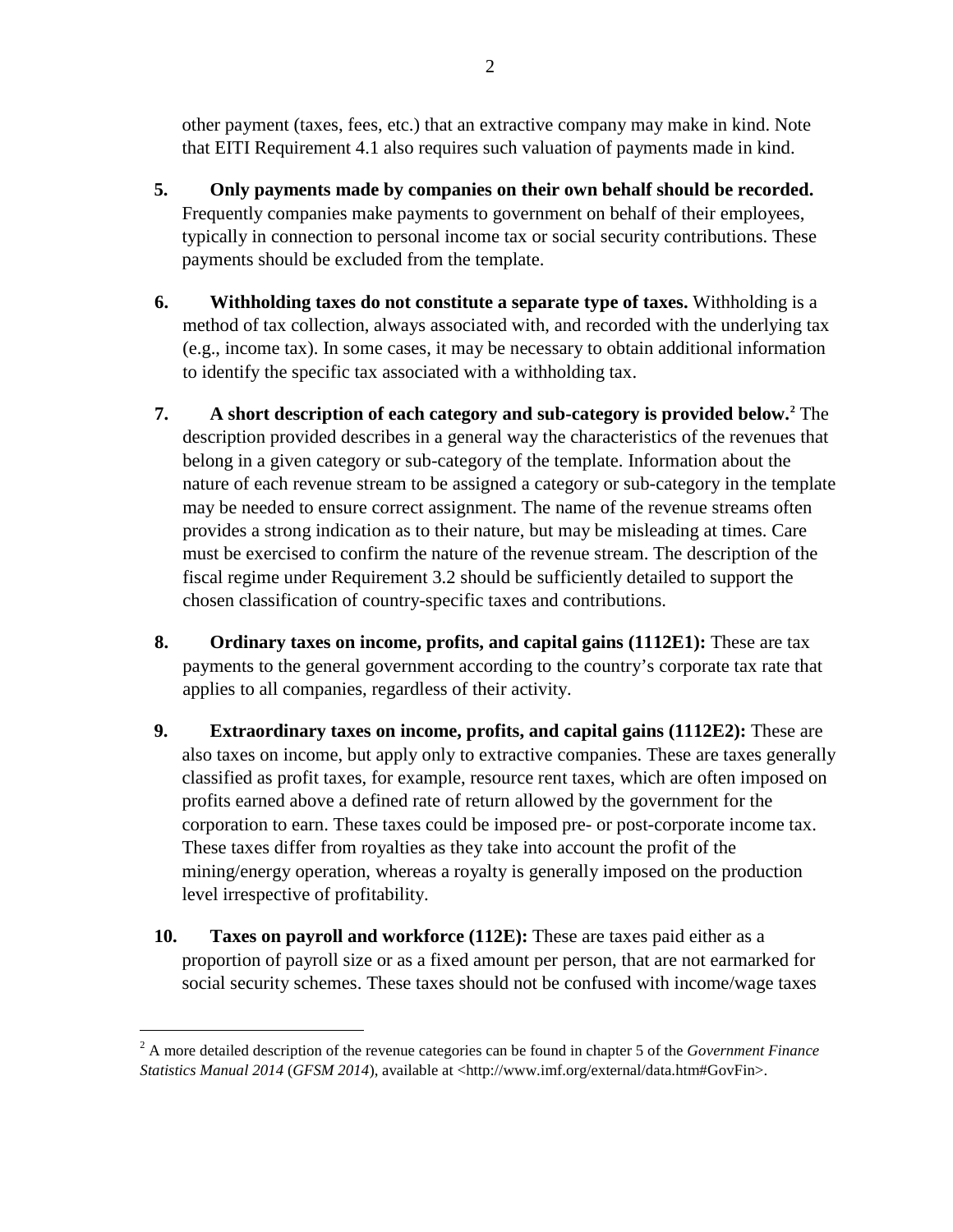and social security contributions withheld by companies from the compensation of their employees, such as under PAYE.

- **11. Taxes on property (113E):** These are taxes paid on the use, ownership, or transfer of wealth. The taxes may be levied at regular intervals, one time only, or on a change of ownership. These taxes are often paid to local governments.
- **12. General taxes on goods and services (VAT, sales tax, turnover tax) (1141E)**: These are taxes levied on the production, leasing, delivery, sale, purchase, or other change of ownership of a wide range of goods and the rendering of a wide range of services. These taxes may be levied regardless of whether the goods and services are produced domestically or imported, and they may be imposed at any stage of production or distribution.Refunds of these taxes when goods and services are exported are recorded as a reduction of the taxes within this category.
- **13. A value-added tax is a tax on goods and services collected in stages by enterprises, but which is ultimately charged in full to the final purchaser.**  Companies usually collect the VAT from purchasers on their sales, and deduct the VAT paid on their purchases. In the majority of cases, companies are able to claim input tax credits as the companies' purchases are for intermediate and not for final consumption. In some countries, natural resource enterprises do not have input tax credits available to reclaim any value-added taxes paid, and therefore receive no refunds.
- **14. Excise taxes (1142E):** Excises are taxes levied on individual products (e.g., hydrocarbon oils, tobacco goods, sugar), or on a limited range of products, that are not classifiable under general taxes on goods and services (1141E); profits of fiscal monopolies (1143E); customs and other import duties (1151E); or taxes on exports (1152E). Taxes on the use of utilities, such as water, electricity, gas, and energy are regarded as excise taxes.
- **15. Profits of natural resource fiscal monopolies (1143E):** This item covers that part of the profits of fiscal monopolies that is transferred to the government. Fiscal monopolies are public corporations or quasi-corporations that exercise the taxing power of government by the use of monopoly powers over the production or distribution of a particular kind of good or service. The monopolies are created to raise government revenue that could otherwise be gathered through taxes on private sector production or distribution of the commodities concerned. Typical commodities subject to fiscal monopolies are tobacco products, petroleum products, salt, etc. Depending on the specific circumstances of a given country, the profits transferred to the government by a public company would be classified as dividends (when no monopoly exists) or as profits of fiscal monopolies (when a monopoly exists).
- **16. License fees (114521E):** These are payments where no specific service is attached or, in general, the amount of the fee is significantly disproportionate to the service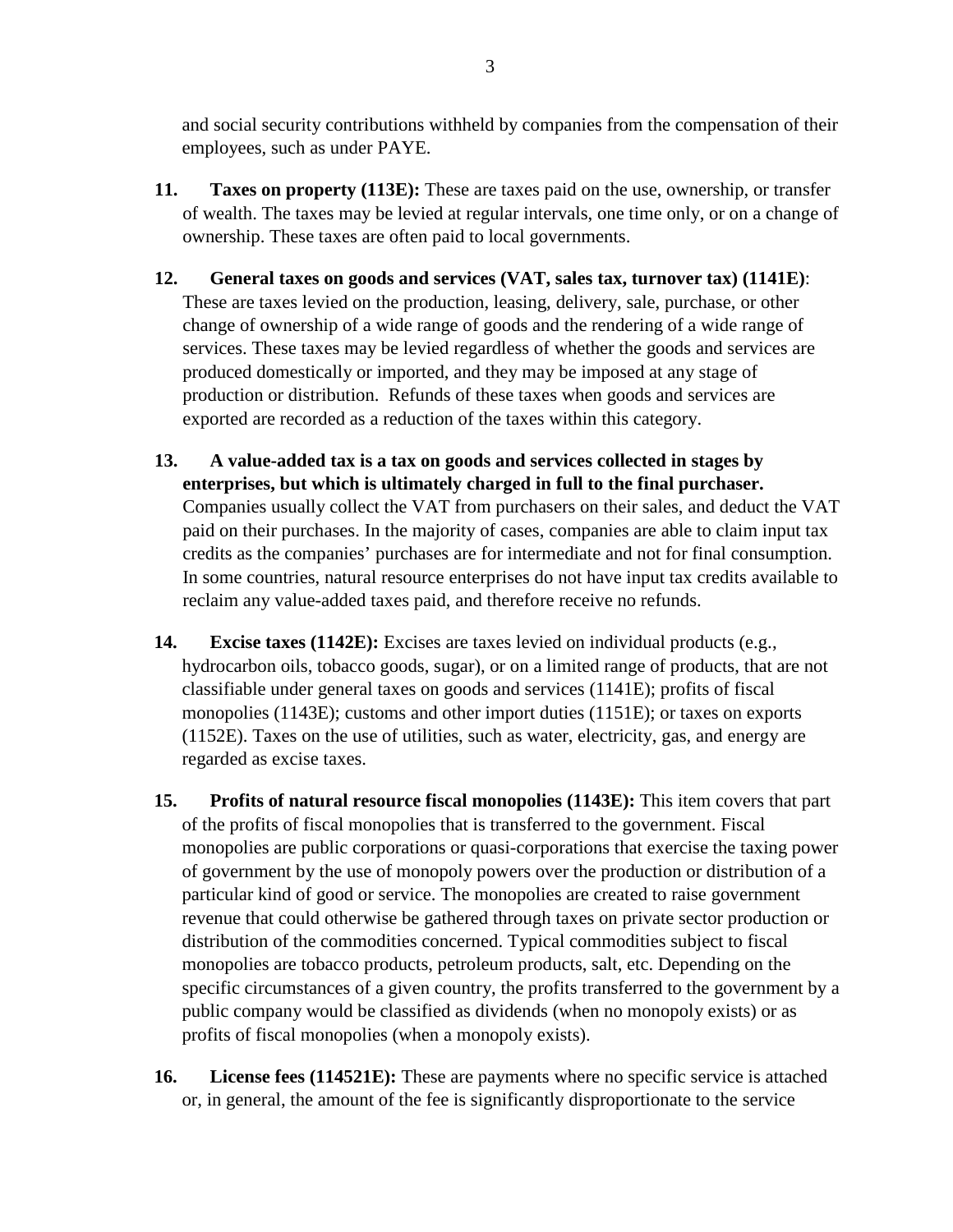provided. These taxes may be levied on a one-time basis, at regular intervals, or each time goods are used. Examples include licenses for exploration or extraction. If there is a specific service attached to the fee and the payment is proportionate to the service, it should be recorded as a sale of a service under the subcategory Administrative fees for government services (1422E).

- **17. Emission and pollution taxes (114522E):** These are taxes levied on the emission or discharge into the environment of noxious gases, liquids, or other harmful substances. Amounts payable to government for the collection and disposal of waste or noxious substances are excluded from this category, as they constitute sales of goods and services. These taxes include mandatory contributions to environmental funds that are calculated on the basis of the amounts discharged of a particular pollutant. Mandatory general contributions to environmental funds, without regard to amount of pollutants discharged, would be classified under the category Other taxes paid by extractive companies (116E).
- **18. Motor vehicle taxes (11451E):** These are taxes on the use of motor vehicles or permission to use motor vehicles. It does not include taxes on motor vehicles as property or net wealth, or tolls for use of roads, bridges, and tunnels.
- **19. Customs and other import duties (1151E):** This category covers all taxes paid by extractive companies on goods because they are entering the country or services because they are delivered by nonresidents to residents. The duties may be determined on a specific or ad valorem basis, but they must be restricted by law to imported products. Included are duties levied under the customs tariff schedule and its annexes, including surtaxes that are based on the tariff schedule, consular fees, tonnage charges, statistical taxes, fiscal duties, and surtaxes not based on the customs tariff schedule.
- **20. Taxes on exports (1152E):** This category includes all levies on goods that are transported out of the country, or services that are provided to nonresidents by residents.
- **21. Profits of natural resource export monopolies (1153E):** Governments may establish companies with the exclusive right to export natural resource products to nonresidents to raise revenue that could be gathered through taxes on exports. When such monopolies exist, the profits remitted to governments by the monopolistic enterprise or marketing board are considered to be taxes. Such profits are recorded as tax revenue when transferred to the government and do not include the retained reserves of the enterprises or marketing boards.
- **22. Other taxes paid by extractive companies (116E):** This item covers revenue from taxes levied predominantly on a base or bases not elsewhere classified under the preceding tax headings, and unidentified taxes. Also included in this category are interest and penalties collected for late payment or non-payment of taxes but not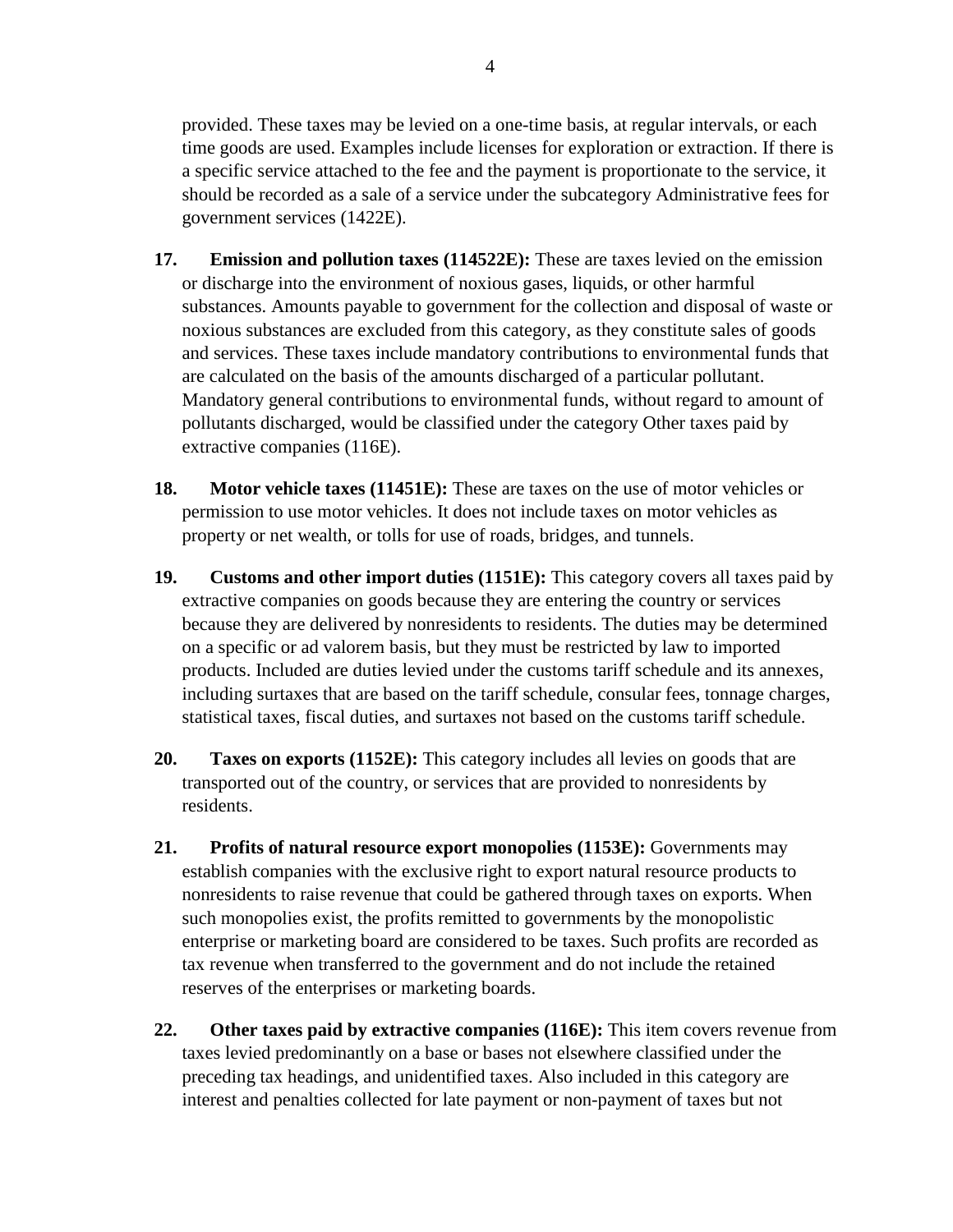identifiable by tax category. Stamp taxes that do not fall exclusively or predominantly on a single class of transactions would be included here.

- **23. Social security employer contributions (1212E):** Social contributions (12E) are actual or imputed receipts either from employers on behalf of their employees or from employers, self-employed, or unemployed persons on their own behalf that secure entitlements to social benefits for the contributors, their dependents, or their survivors. The contributions may be compulsory or voluntary. Social security contributions are compulsory social contributions to social security schemes. This category includes the contributions paid directly by employers on behalf of their employees, and excludes the contributions deducted from employees' wages and salaries and other compensation and transferred by employers on their behalf.
- **24. Dividends (1412E):** Dividends refer to payments to general government units, in their capacity as owners and/or shareholders in an enterprise. Equity funds do not entitle shareholders to a fixed or predetermined income. General government units may receive dividends from private or public companies. Distributions of profits by public companies may take place irregularly and may not be explicitly labeled as dividends. Dividends include all distributions of profits by companies to their owners or shareholders (except withdrawals from income of quasi-corporations). Dividends from natural resource companies may take two forms: dividends from state-owned enterprises (**1412E1**), and dividends from government participation (equity) in natural resource companies (**1412E2**).
- **25. When payments are received from public companies (e.g., oil companies or mining companies) it can be difficult to decide whether they are dividends or**  withdrawals of equity. It is important to distinguish between the return of the equity investment by the enterprise to its owner and the payment of income in the form of dividends. Only regular distributions from the entrepreneurial income are recorded as property income, either as dividends or withdrawals of income from quasi-corporations. Large and irregular payments, based on accumulated reserves or sale of assets are recorded as a withdrawal of equity, a financing transaction. An enterprise may, however, smooth the dividends it pays from one period to the next so that in some periods it pays more in dividends than it earns from its productive activities.
- **26. In some cases, the government may receive dividend payments in kind**. These should be valued at the market price for the goods in kind at the time of the transaction. Note that for in-kind transactions to be recorded under this category, the amount should be set by the enterprise of its own volition and not mandated by the government. If the amount of in-kind payment is predetermined or fixed, it should be recorded under the sub-category production entitlements.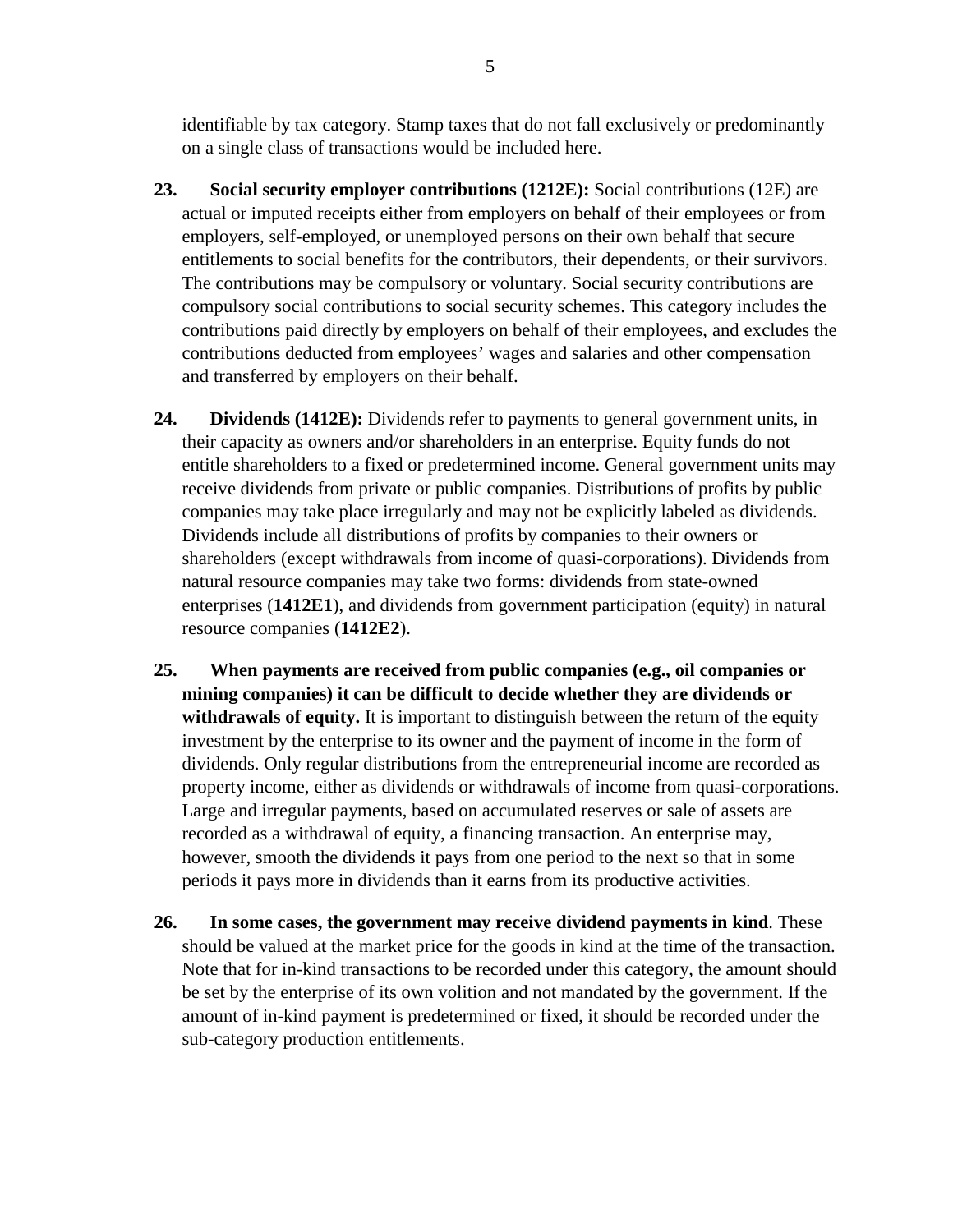- **27. Withdrawals from income of quasi-corporations (1413E):** Conceptually the withdrawal of income is equivalent to the distribution of company income (dividends), except that the company making the payment is not legally established as a company.
- **28. Rent (1415E):** Rent is the property income received by the owners of a natural resource for putting the natural resource at the disposal of another institutional unit (e.g., a company). General government units may grant leases that permit other units to extract deposits over a specified period of time in return for a payment or series of payments. These payments are often described as "royalties." The rents may take the form of periodic payments of fixed amounts or, more usually, will be derived according to the quantity, volume, or value of the asset extracted. Companies engaged in exploration may make payments to general government units in exchange for the right to undertake test drilling or otherwise investigate the existence and location of subsoil assets. Such payments are also treated as rents even though no extraction may take place. Rents are the sum of royalties, bonuses, production entitlements, compulsory transfers to government (infrastructure and other), and other rent payments. Note that this definition of rent is narrower than the concept of 'resource rent', which often is understood to include also revenue streams such as extraordinary taxes.
- **29. The proper recording of rent presents practical challenges because payments to governments described as rent or royalties often include a mix of payments.** Some may effectively be rent and others may be taxes or fees. The latter should be classified in the corresponding sub-category and not under rent. A further complicating factor for the proper recording of rent is that in some cases payments to government not described as rent or royalties (e.g. taxes, fees) should actually be classified as rent. The key to determine whether a given payment is rent is whether the payment is made to the government as owner of the natural resource.
- **30. Royalties (1415E1): These are payments to the government (as owner of the subsoil asset) based on the production or extraction levels of a commodity.** The royalties will usually be derived according to the quantity, volume, or value of the asset extracted. For example, the royalty will be levied as a dollar amount per ton (or equivalent) or as a percentage of the value of the resource extracted. If the general government does not own the subsoil assets but similar taxes are levied, then these payments should be recorded under other taxes on goods and services.
- **31. Bonuses (1415E2):** These are payments to general government units that are related to awards, grants, or transfer of extraction rights. These payments are sometimes called signature, discovery, or production bonuses. In the case of signature payments, these do not have to be linked to either the discovery or extraction of resources. Payments can also be tied to the achievement of certain production levels or targets. Bonus payments can also be for the discovery of additional mineral reserves or deposits. Payments can be in the form of periodic payments or a fixed amount. Bonuses are payments made to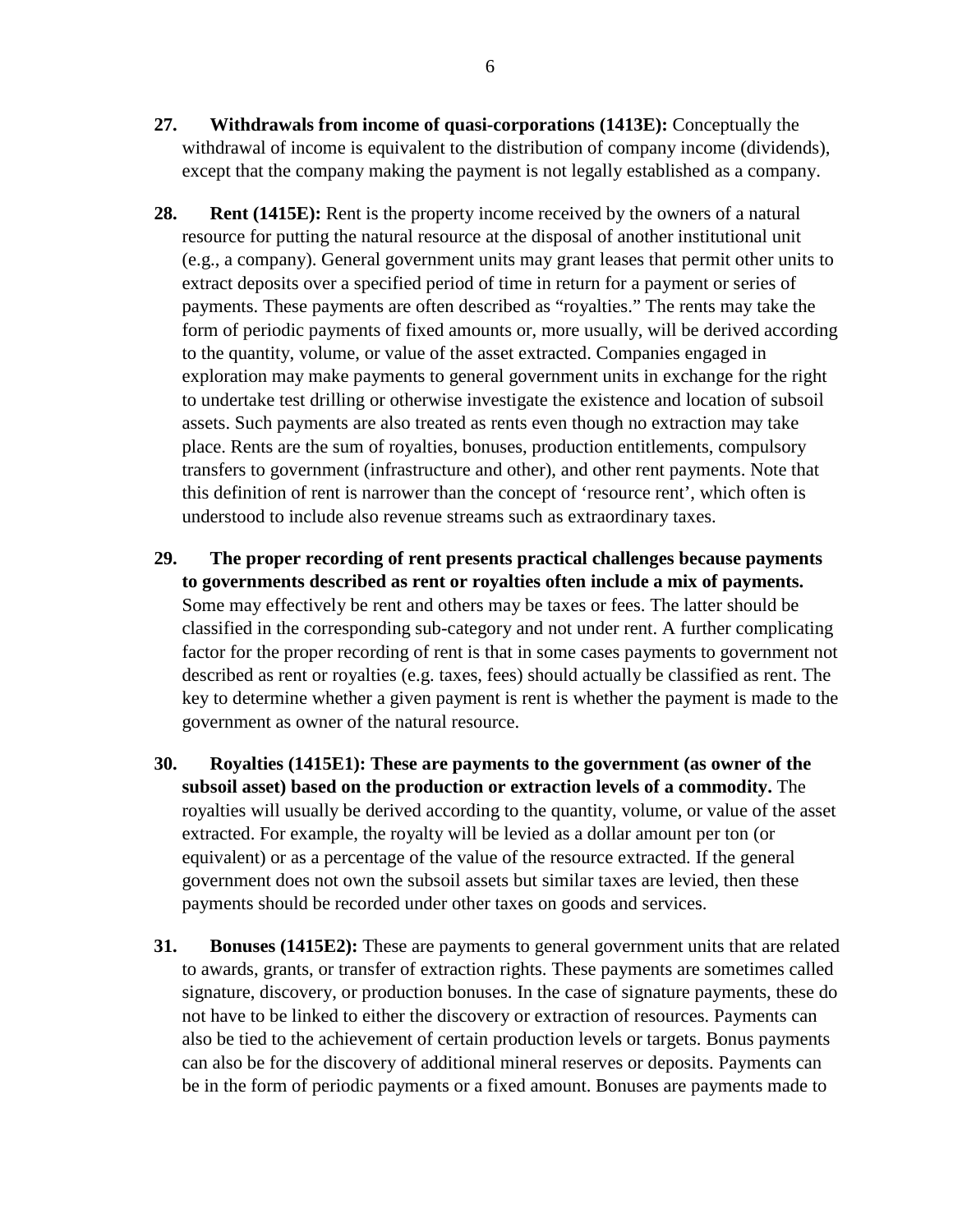the government because it is the owner of the subsoil asset and has given a company the right to extract the resource.

- **32. Production entitlements (1415E3):** Production entitlements are the volumes of output the general government is entitled to receive as mandated in any agreement or license. These mandated volumes can be paid in cash or in kind, and can be net of any other royalty payments. The production entitlements may be delivered (physical) or paid (monetary) directly to government (**1415E31**), or they may be delivered (physical), or paid (monetary) to a state-owned enterprise (**1415E32**). For in-kind payments, these should be valued at market price (or cost of extraction).
- **33. If a state-owned enterprise receives production entitlements from private companies, the revenue from production entitlements should be attributed to the general government.** Production entitlements are generally stipulated in Production Sharing Contracts or Production Sharing Agreements. These contracts can be with either the general government or a government-owned corporation. In either case, the revenue from production entitlements should be attributed to the general government. Any production entitlement that is received by a public enterprise should be rerouted to be shown as being received by the general government unit. The rerouting is done to properly record the underlying economic event that it is the government as owner of the resource that is the true recipient of the production entitlements, which it then chooses to transfer to a public enterprise.
- **34. Compulsory transfers to government (infrastructure and other) (1415E4):** These are payments where extractive companies are required to provide social infrastructure or other transfers as part of their contractual arrangements to exploit the resource. Payments can either be cash or in-kind (completed infrastructure). The value of the payment should in principle be equal to the value of the infrastructure.
- **35. For social infrastructure payments, the timing of the recording of the payment should be as the work on the infrastructure is being performed.** If this is not feasible, the recording of the transaction may occur on completion of the infrastructure project, or when ownership is handed to the government. The compulsory nature of the infrastructure payments means that they are not grants, because grants are noncompulsory transfers.
- **36. Other rent payments (1415E5):** This sub-category covers any payments by extractive companies to the government as owner of the resource not included in the previous four sub-categories of rent.
- **37. Sales of goods and services by government units (1421E):** This category covers all sales of goods and services by government units to extractive companies.